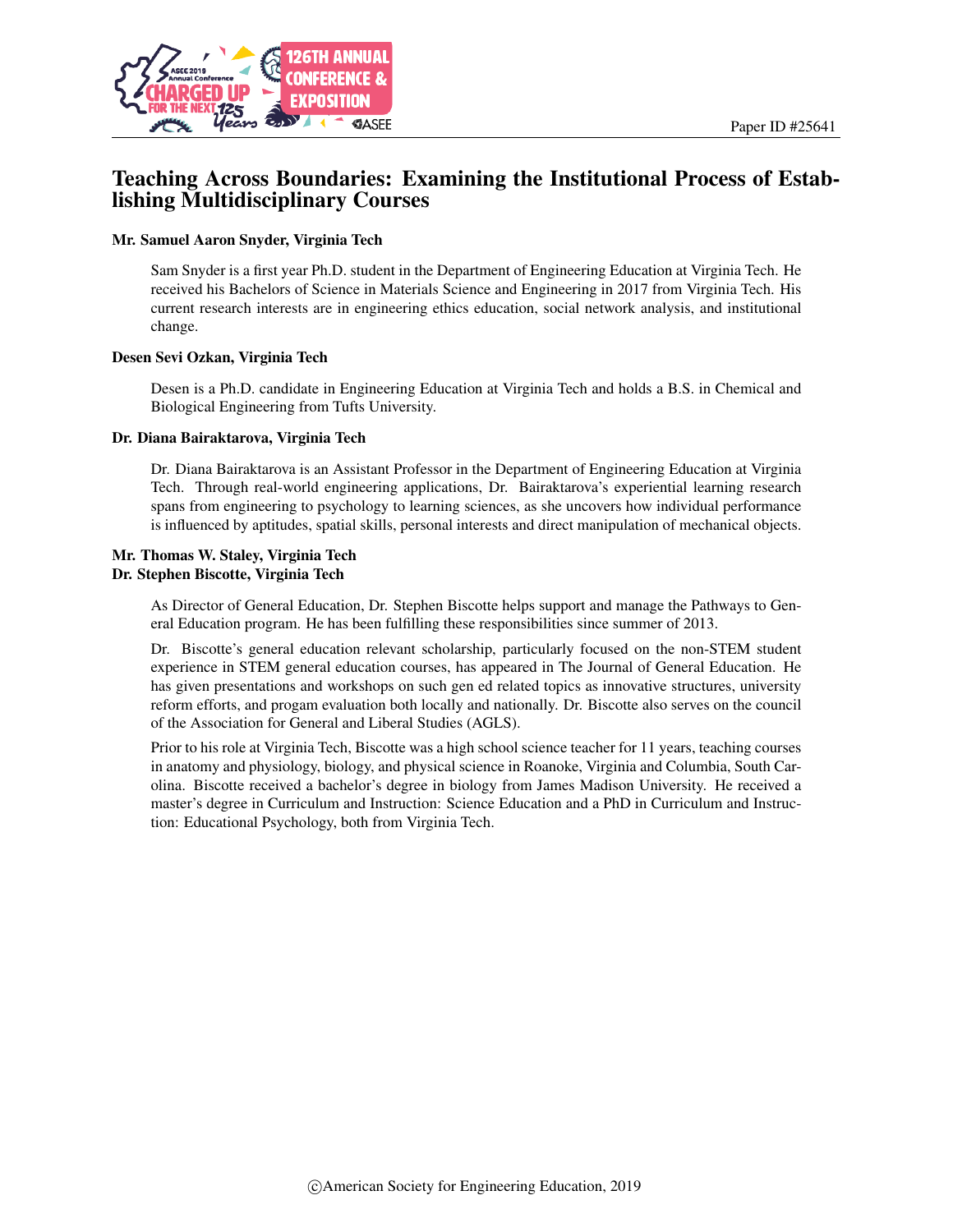# **Teaching Across Boundaries: Examining the Institutional Process of Establishing Multidisciplinary Courses**

**Abstract:** Many of the decisions educators make are under direct influence of institutional structure, notably those that seek to create multidisciplinary spaces for students. Some multidisciplinary courses are developed in isolation even though they are intended to combine and integrate disciplines. This study seeks to explore how such multidisciplinary courses are established --the process that educators undergo to design and implement these courses, both formal and informal. We aim at utilizing social network analysis to identify and communicate the connections between educators and their multidisciplinary courses such that future courses can be developed more strategically. We have mapped the formal structure of the College of Engineering at Southeast R1 University using social network analysis and created networks representing the faculty involved in co-taught courses. To supplement the publicly available data, we conducted semi-structured interviews with faculty affiliated with a broad sample of the multidisciplinary courses. Our analysis compared the themes that emerged from interviews against those from the social network analysis. These analyses enabled us to identify instances of alignment and divergence between what was shown in the institutional data and what was perceived and explained by faculty directly involved with disciplinary courses. Findings of this work can serve departments and educators by acting as a feedback loop in providing new avenues for creating and implementing multidisciplinary courses by utilizing existing multidisciplinary connections.

**Keywords**: multidisciplinary, social network analysis, institutional barriers, co-taught courses

### **Introduction**

There is an increasing call for interdisciplinarity and transdisciplinarity at the university-level [1], [2], yet with less direct change in the avenues in which these calls can be heeded [31]. Transdisciplinarity is perhaps the most recent conceptualization of engaging students across disciplines to solve  $21<sup>st</sup>$  century, real-world challenges. Funding for interdisciplinary research has risen as agencies pour resources into avenues that will enhance their global competitiveness [1]. In the context of U.S. undergraduate engineering education, the Accreditation Board for Engineering and Technology (ABET) has required that students meet outcome 3.d which is the ability for graduates to function on multidisciplinary teams [2]. External drivers are pushing multi-, inter-, and transdisciplinarity into higher education, but there are layers of internal webbing that are rarely explored when raising calls for more interdisciplinary learning and collaboration.

In the most recent MIT report, The Global State of the Art in Engineering Education, Ruth Graham highlighted a "focus on rigor in the engineering fundamentals" but also "user-centered design, technology-driven entrepreneurship, [and] active project-based learning" [3]. A key challenge that constrains engineering schools is their "siloed monodisciplinary structure… and faculty appointment and promotion systems that are not perceived as rewarding teaching achievement" [3]. In the MIT report, Graham anticipates a shift "towards socially-relevant and outward-facing engineering curricula" in which "curricula emphasize student choice, multidisciplinary learning, and societal impact" through student experiences that lay "outside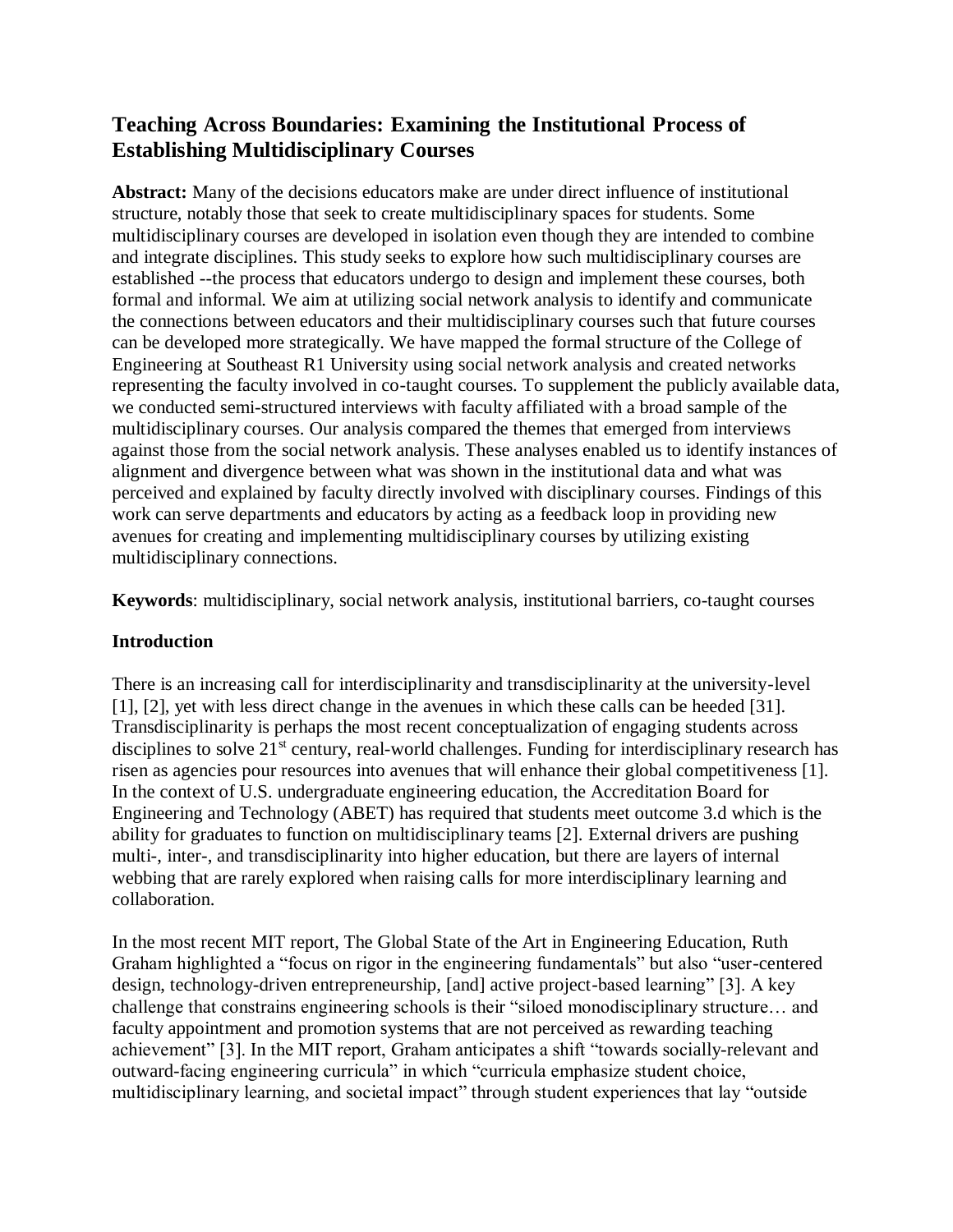traditional engineering disciplines" [3, p. 39]. The integration of these educational features is what is currently lacking, as they may be included in engineering programs but generally as afterthought activities engineered to tick boxes for accreditation [3], [4].

Individual faculty have undertaken efforts to provide more opportunities for students to broaden their education through multi- and interdisciplinary design-related courses that engage student teams in complex socio-technical problems [5], [6], [7]. However, there are many institutionspecific challenges that faculty navigate when developing and implementing courses that diverge from traditional content-heavy lectures [8], [9]. Additionally, as enrollment continues to increase due to an increasing dependence on student tuition as a funding source for higher education institutions, many of the current issues for the undergraduate curriculum revolve around how to serve a larger cohort [2]. Engineering education seeks to improve and sustain sequential integration across courses and provide courses that help students develop as holistic engineers [10], [11], but making these changes for an increasing student population is an added challenge.

### **Background**

### *Multidisciplinarity, Interdisciplinarity, and Transdisciplinarity*

Multidisciplinarity, interdisciplinarity and transdisciplinarity learning are difficult objectives to incorporate into course goals, often because faculty have different understandings of what the terms imply [11], [12]. The interchangeable use of terms contributes to the ambiguity that they have come to hold, which can act as a barrier to faculty collaboration in achieving this quality in the classroom. Multidisciplinarity is defined as the combination of disciplinary content, an example being the construction of a building – the team involved with water utility infrastructure is not involved in that of the electrical features. Each discipline-specific aspect of the building is conceptualized and created in isolation and then combined for a final product. Interdisciplinarity is defined as the integration of disciplinary knowledge, which could be conceptualized as a building in which the air ventilation features have been developed in tandem with the structural features such that they work to enhance one another. Transdisciplinarity, perhaps the most ambiguous, crosses disciplinary boundaries to sit at the critical point of a new discipline entirely [7]. Yet, these definitions can be discipline-specific in and of themselves and can vary based on the disciplinary lens from which they are used. Combining versus integrating disciplinary content can be difficult for instructors teaching a course intending to cross disciplinary boundaries, especially in its first implementation. Iterative tweaks and changes are necessary for courses to improve and faculty to learn.

However, there are institutional challenges in the design and implementation of interdisciplinary courses that faculty often face when working in a space that indirectly punishes those for trying [7], [12], [13], [14]. As an example, the traditional requirements that govern one department's course may not coincide with those from another. Disciplines encompass the bounds by which "we construct and organize knowledge" and adhere to a specific "set of standards and level of rigor" [20, p. 48]. These discipline-specific standards of rigor contribute to academic institutional structures that affect the paths that faculty take to design and implement courses that encompass more than one discipline. Additionally, departments vary in how they count co-teaching toward teaching load and credit-hour budgeting, which can add another layer of complexity when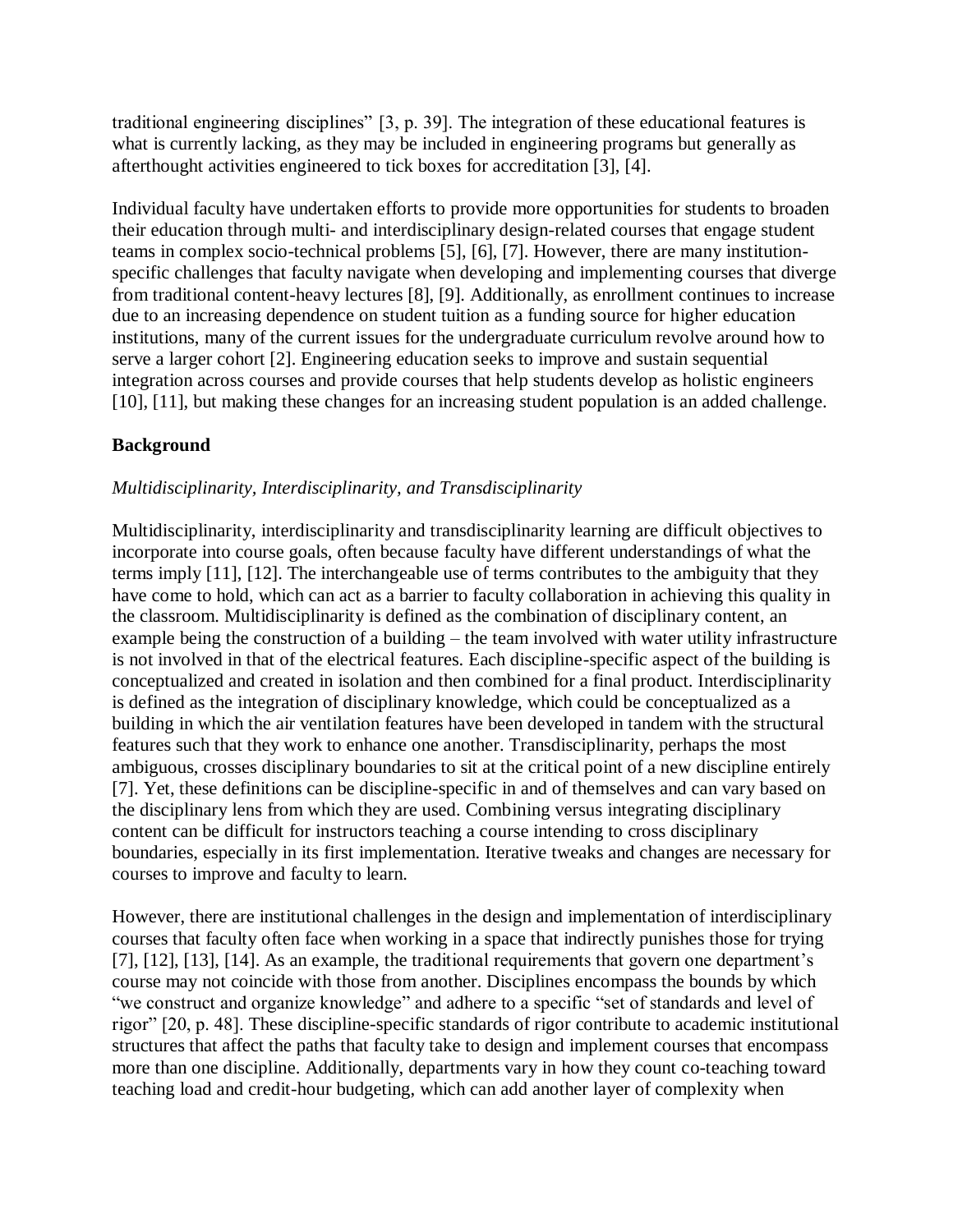courses are intended to be interdepartmental. Some departments have influential external forces such as accreditation or industry needs which can drive many of the changes in the curriculum and deter collaboration with departments that have different forces acting on them [21]. Departments may also be less inclined to support faculty-driven courses that take them away from research and departmental teaching responsibilities.

#### *Faculty-Driven Courses in Engineering*

One example of a faculty-driven course is a design studio taught by an Arts Education and Environmental Engineering professor [6]. The authors maintain that the integration of the Arts into the STEM (STEAM) course "provided a space… to dig deeper and make personally relevant connections between materials, design, society, and the natural environment" [6, p. 21]. The impact that the studio course was perceived to have on the students may be one driver for faculty to continue to teach the course. Additionally, the multiple publications describing the course show how the faculty members used the interdisciplinary course for research [6], [15] [16].

From the faculty reflections from course published by Sochacka and colleagues [6], the instructors speak of their openness to learning more about each other's fields as well as the discomfort that came with it. Through the design studio, the authors state that in working together, they questioned "the values, beliefs, and understandings [they] hold of [their] disciplinary selves and of each other" [6, p. 19]. From an institutional perspective, it can be difficult for faculty to sustain an arts and engineering course due to the inequality of departments regarding size, funding, or hiring abilities [18]. The arts can be marginalized in an engineering context, wherein the arts are used to spur economic innovation [15], [16]. These power differences can make it difficult to sustain a course that integrates arts and engineering because of the underlying value systems of the departments. For example, the course may be difficult to maintain if new faculty members inherit the course or department heads change [17]. Consequently, standalone courses without institutional support structures in place can be difficult to sustain once instructors leave or can no longer champion the course.

The pervasive culture across the institution makes it so that only a select few faculty members are in the position to pursue interdisciplinary research or teaching–those who feel the safety of tenure or those who believe that their interdisciplinary work is an asset in their bid for tenure [12]. However, this view on interdisciplinary teaching and research as a pre-tenure faculty is largely dependent on the culture of disciplines. In some disciplines, staying within one's discipline for research and teaching is more rewarding in the promotion and tenure process [12], [31]. In the case of a course seeking to integrate business, industrial design, and engineering, the faculty team described the course design as requiring a pragmatic but creative approach in "muscling through governance" to cross-list the course in the three departments [14]. When institutional structures inhibit faculty from designing and implementing courses that defy tradition, undergraduate education will also suffer [19].

#### *Social Network Analysis*

Social network analysis has been used extensively to study the structure of higher education, particularly at the faculty level [22]-[23]. Faculty networks have been studied frequently in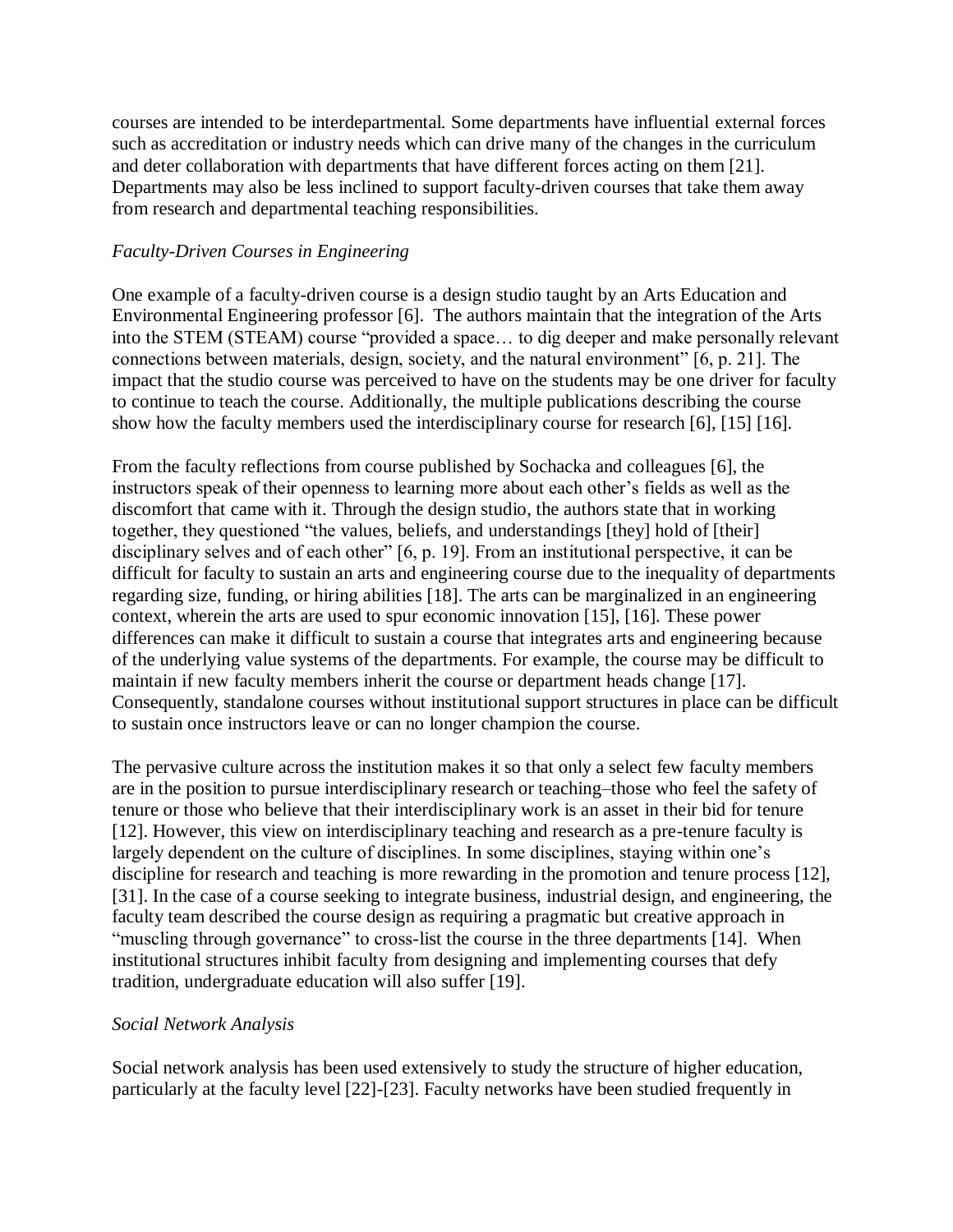higher education largely due to the fact that faculty members on average remain at institutions longer than students. This happens for many reasons, faculty may be able to influence the culture of the institution more due to their longer tenure, the relatively obscure and individualized nature of teaching courses, and the higher autonomy of faculty members in higher education. Coburn, Choi, and Mata, in an examination of a district-based math reform, emphasized the importance of teachers' social networks as "an important part of the school improvement puzzle" [22, pg. 60]. They went on to describe that faculty members facilitate the transfer of knowledge regarding research, pedagogy, and organizational issues that other methodologies cannot fully grasp [22]. Social networks have been vital in learning how faculty members are influenced by their peers in adopting and developing new technologies and instructional practices for their classrooms, as they present a method of visually presenting the informal structure of higher education [23]-[27]. Networks have also been utilized in explaining how faculty knowledge and innovation transfer and flow throughout departments. Social, informal connections instill trust between colleagues, which can create buy-in to an otherwise unwanted institutional change. Interactions among faculty are a valuable but often overlooked commodity of higher education [28].

In examining interdisciplinary student learning, Rienties and Heliot found that the social ties formed among graduate students in the first four weeks of a course were indicative of social ties later on in the course [29]. Over the course of the 11-week module, students primarily discussed with and learned from students of the same discipline, even when instructors balanced the teams with interdisciplinary students. Social networks provide a methodology for researchers to more adequately understand if students are learning interdisciplinarily, as this shows that it may not happen naturally. However, at the core of the problem is not that faculty do not know how to teach across disciplines, as many of them do, but that there are institutional barriers that faculty must overcome to design and implement interdisciplinary courses [7], [12].

#### **Research Aims**:

The aims of this study are to explore how multidisciplinary courses are established by way of formal and informal processes that educators undergo in their design and implementation. We use social network analysis to identify these connections between faculty involved in multidisciplinary courses such that future courses can be developed more strategically in undergraduate engineering.

#### *Research Questions:*

- 1. What are the formal institutional ties between faculty across departments?
- 2. How do the formal institutional ties compare to the development of co-taught courses?
- 3. How do faculty members experience teaching multidisciplinary, co-taught courses?

#### **Methods**

#### *Setting and Participants*

The study took place in a large research university in the Southeastern region of the U.S. The setting was limited to faculty in the College of Engineering, which has a total of 560 tenure-track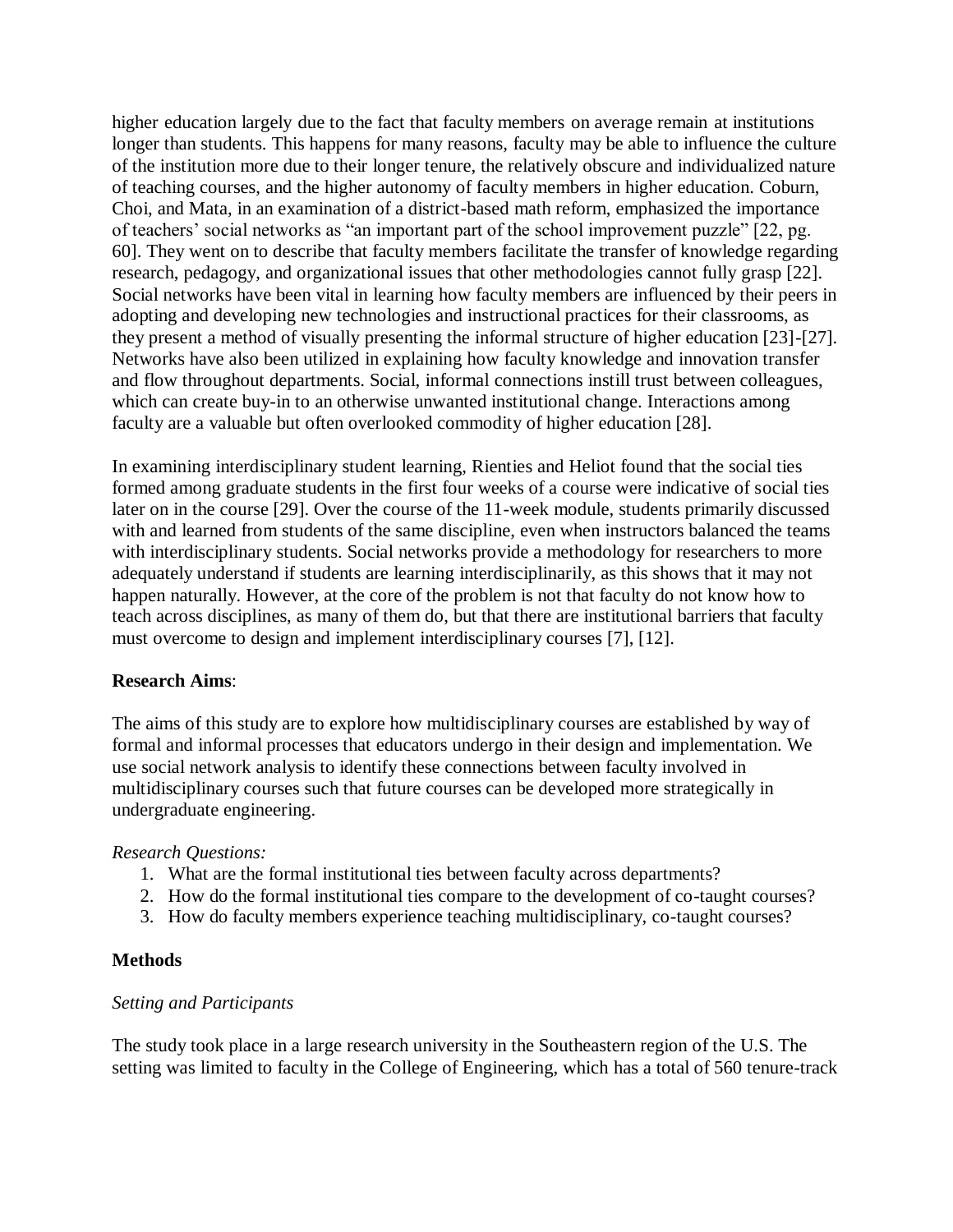and non-tenure track faculty across 12 engineering departments. Data were collected in the Fall of 2018 and Spring of 2019, respectively. IRB approval was obtained for this study.

#### *Network Data Collection and Analysis*

Data collection was performed in three ways so as to identify formal connections among faculty in the College of Engineering and to explore qualitative themes regarding the courses. For formal connections, publically available institutional data were collected from course registration sites for students as well as from undergraduate advisors in the College of Engineering. Formal connections among faculty were defined by the following criteria:

- 1. Courses that are co-taught by faculty from different departments as listed on the course description as having more than one instructor.
- 2. Courses that are co-listed by departments as listed on the course description to have more than one departmental prefix.
- 3. Departmental affiliations listed on publicly available institution-related websites.

#### *Holistic Social Networks*

There are two primary approaches to creating networks, each of which has varying use and purpose. This first of these is a holistic network, which depicts an entire community and looks for large-scale, observable patterns among the actors and ties [25]. The second type of network is known as an egocentric network, which focuses on an individual actor within a network, investigating various personal and relational characteristics of the actor [25]. In this study, the actors are those faculty involved in within the College of Engineering, with an emphasis on those involved with co-taught courses.

Holistic networks were created with publicly or institutionally available information to determine the departmental association and nature of the recent teaching experiences of each faculty member. The actors within the networks included but were not limited to tenured faculty members, non-tenure faculty members, adjunct faculty, and affiliate faculty. Faculty were connected to all other faculty affiliated within a given department, under the assumption that they all might have had some contact, whether at a department meeting or various other departmental activities. The purpose of the department network is to outline the formal ties that faculty members have that span departments, which from an institutional perspective might be one important tool for understanding the multidisciplinary nature of the college. Within the instructional network, faculty were connected to those that were listed as instructors for a given section of a course. The purpose of the instructional network was to understand the multidisciplinary nature of instruction in the College of Engineering, as gathered through institutionally available data.

#### *Network Creation*

To create the formal departmental network, a list of 560 faculty from the College of Engineering was collected to create a series of nodes. Formal department listings were taken from each department's respective university website. The color of each node represents the primary departmental faculty affiliation, while connections to other colored nodes represent other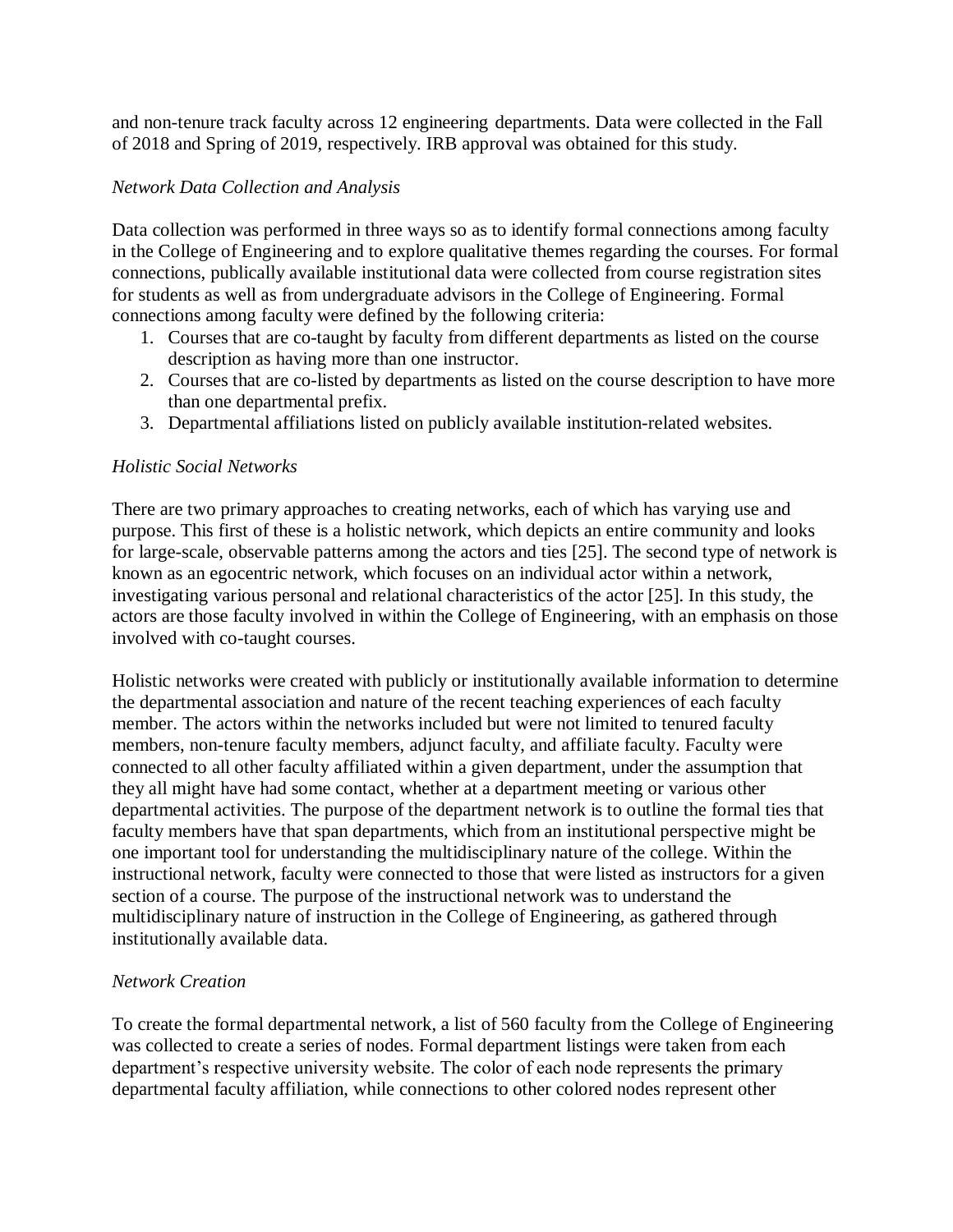affiliations. For faculty with multiple affiliations, the primary department was used for the network node color. Ties were then created between all faculty affiliated with the same department. To create the co-teaching network, a list of nodes was created of the 560 faculty interwoven into the college of engineering. Institutional course registration for the 2018-2019 academic year were then gathered. Ties were created between faculty if they were listed as having taught a section of a course together in the given time period. In line with the formal faculty affiliation network, the color (attributes) of the faculty nodes remained the same as the departmental course listings, according to their primary department. To create the visualization for each network, a matrix was created in Excel, in which every faculty member in the College of Engineering represented a row and column. A "1" was placed in every cell to represent a connection between faculty and a"0" was placed to represent the lack of a connection. This matrix was then translated into UCINET software which visualized the matrix as a series of nodes and ties.

#### *Qualitative Data Collection and Analysis*

The qualitative inquiry was pursued through faculty interviews to offer more context regarding established co-listed and co-taught courses. The faculty were selected from the sample collected in the formal data collection. Due to the limited number of conducted interviews, the qualitative themes detailed in the findings are to contextualize specific course examples as they relate to the University at large. As a limitation of the methods, these interviews serve as exploratory insights into the formal connections and warrant further participants to supplement a wider sample of courses.

Four faculty members were interviewed, one of which is in the College of Natural Resources and Environment and the remaining three are in the College of Engineering. The interviews were semi-structured as to allow the nuances of the course evolution to come through. The interviews were audio-recorded and transcribed. They were open coded for themes regarding the development of the course and the iterative changes that have occurred in relation to faculty experience and changes across the university. The insights from the interviews were member checked with the participants to ensure the trustworthiness of the findings. The interviews served to add context to the process of establishing multidisciplinary courses, but serve as individual examples and are not intended to represent the breadth of faculty experiences who establish multidisciplinary courses. Additionally, the departments of the interviewed faculty have been generalized to their college or school, so as to maintain the anonymity of the participants.

### *University-wide Initiatives*

*General Education Curriculum.* This Southeast R1 University has recently revised the general education curriculum to improve integration across courses. In the new model, each course has one of two common learning outcomes -- ethical reasoning or intercultural and global awareness. By threading a set of common learning outcomes across all the general education courses, the integrated curriculum improves students' ability to integrate their learning across their courses. To implement the new curriculum, faculty propose and offer short-term pilot sections of the new integrated courses. Those faculty could then act as mentors for future faculty intending to propose appropriate courses. Consequently, this system acts as a way to connect courses through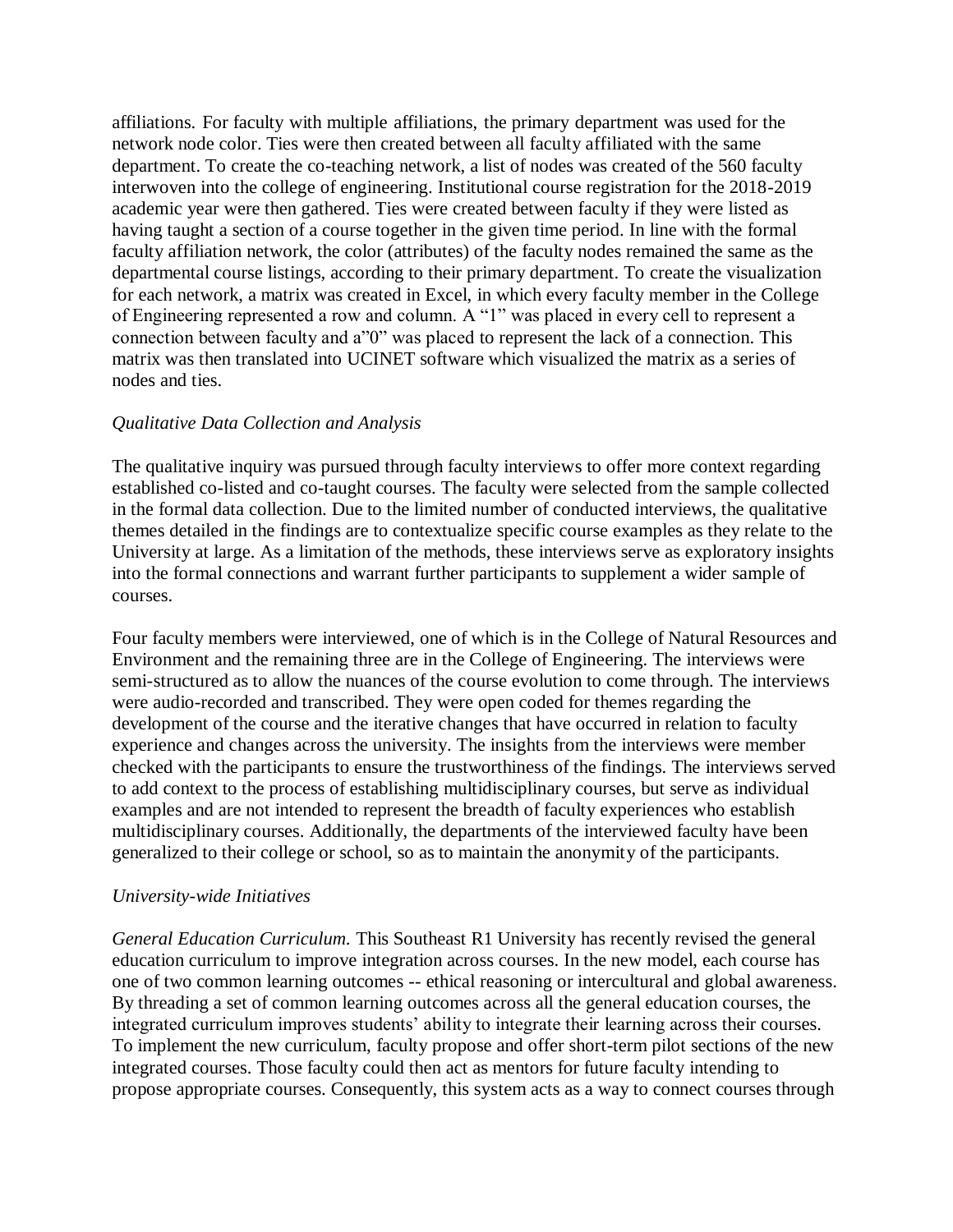common student learning outcomes as well as faculty collaboration in the mentorship of course design and implementation.

*Institutional Transdisciplinarity.* The other university initiative pertinent to this study is the university-wide push for transdisciplinarity. The university has chosen a collection of crossdisciplinary complex problems around which to cluster faculty research and teaching efforts. The formulation and implementation of these nine areas are an example of a top-down university initiative towards transdisciplinarity. In these areas, faculty and students are brought together to identify and solve complex problems that span disciplines. The stakeholder teams for each area have been able to hire faculty engaged in the area's research. Additionally, each area has a curriculum team that has been creating undergraduate minors through the general education structure detailed above. These minors consist of existing courses across disciplines and newly created courses that fit in with the area's mission.

## **Network Findings**

#### *Formal Networks*



*Figure 1. Formal Department Appointments*

The network in Figure 1 represents formal department appointments and is comprised of a series of *nodes* and *ties*. The nodes represent faculty members in engineering departments at one institution, where each square represents a different faculty member. The colors represent the primary affiliation of faculty members across engineering departments. The affiliated faculty size for each of the 12 departments shown above ranges from 12 to 116. The ties, represented by black lines, represent formal connections among faculty across departments. Ties were created among all faculty members that were listed within a department. As a result of this mechanism, faculty with primary affiliations with a given department were grouped more closely than affiliated or non-related departments. Faculty with multiple department affiliations can be seen above connecting the large departmental hubs. Of the 560 faculty, over 70 (12%) of the faculty members were affiliated with more than one department. Departments such as Engineering, Science, and Mechanics (ESM) and Mechanical Engineering (ME) have 35 and 44 ties with other departments, respectively. While ESM and ME are the most connected departments, a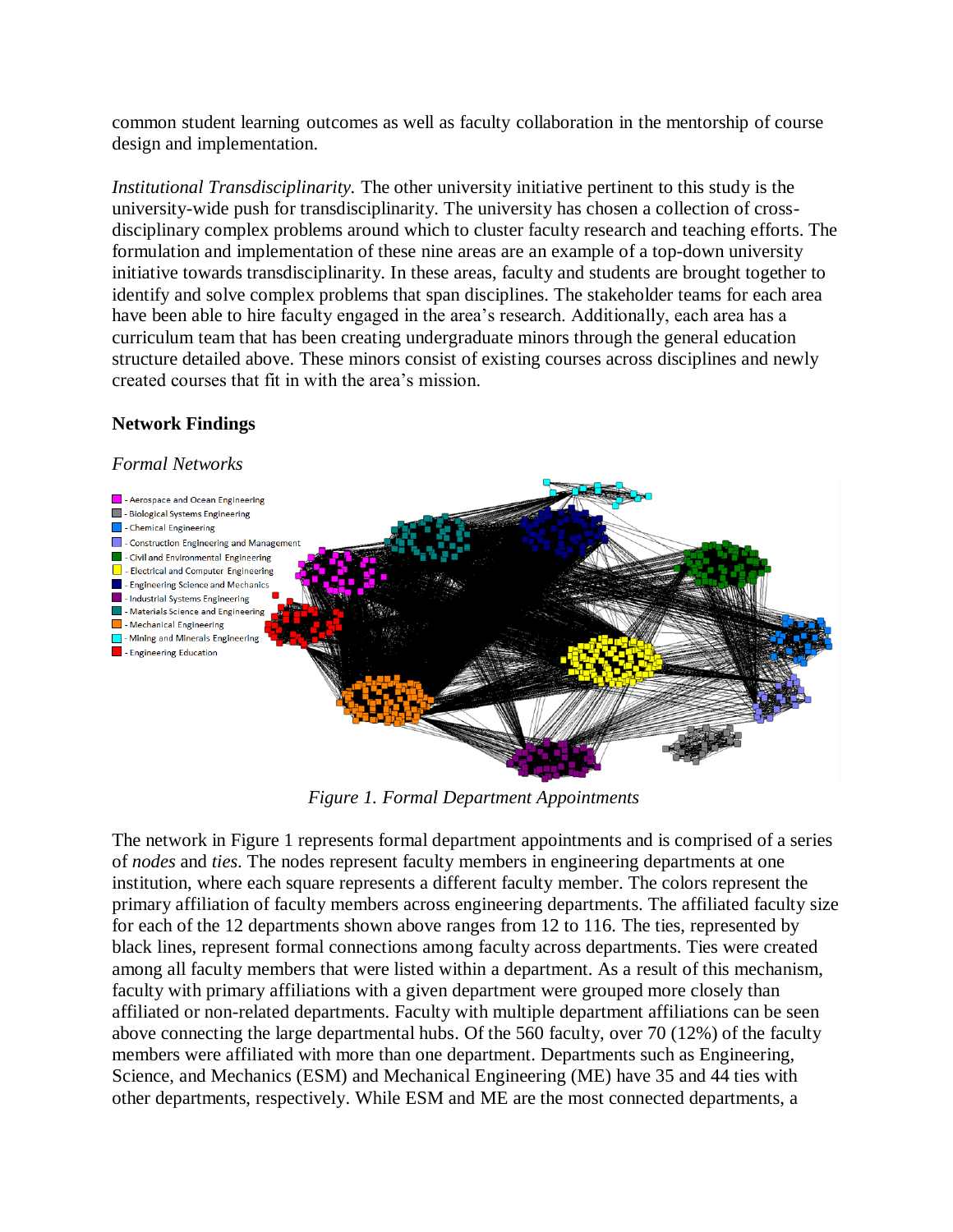majority of their ties (26) are shared between the two departments. On the other end of the spectrum, not all departments have formally moved towards multidisciplinarity. The Biological Systems Engineering (BSE) and Mining and Minerals Engineering (MME) departments have 0 and 1 ties with other departments, respectively.



*Figure 2. Formal Co-taught (Fall 2018 & Spring 2019)*

The network in Figure 2 depicts the formal, co-taught courses offered over the course of 2018- 2019 academic year. Each node in the figure represents a faculty member in the College of Engineering, and the ties represent course sections in which the two faculty were both instructors of during a given semester. The Civil and Environmental Engineering (CEE) and Biological Systems Engineering (BSE) departments had the highest percentage of faculty involved in cotaught courses, at 98% and 89% respectively. One noteworthy point is that the vast majority of co-taught courses in CEE were lab courses, with one affiliated faculty member acting as the primary faculty for all lab courses, while in contrast a majority of the co-taught BSE courses were more traditional lecture courses. On the other end of the spectrum, the Construction Engineering and Management (CEM) Department seemingly offered no co-taught courses and Industrial Systems Engineering (ISE) and Mining and Minerals Engineering (MME) did not fare much better with 1 and 2 faculty from each department, respectively, involved. As a whole, 161 faculty, or around 30% of the faculty in the College of Engineering, were listed as having been involved in teaching a co-taught course in the 2018-19 academic year.

### **Qualitative Findings**

The exploratory findings obtained from faculty involved in co-taught and cross-listed courses are described in this section. Of the four faculty members who were interviewed, one faculty is in the College of Natural Resources and Environment (CNRE) and the other three are in the College of Engineering (COE).

#### *Course Creation through Informal Faculty Networks*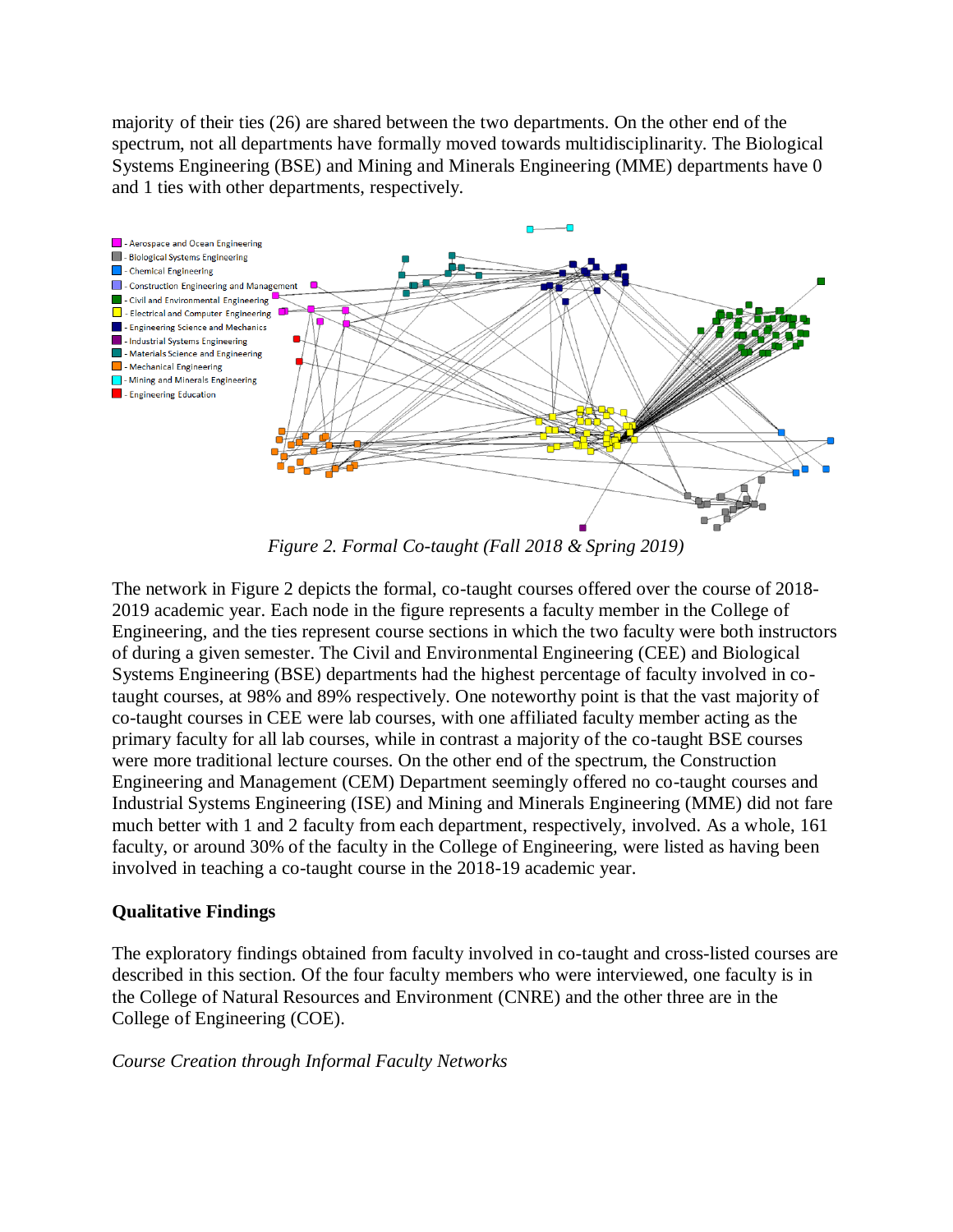In the forestry course example in the CNRE, the faculty member was an associate professor who spoke of her past projects in which she has cultivated working relationships with faculty across the university, particularly in civil and biosystems engineering. One of the courses detailed in the interviews was one that was cross-listed across five departments across three colleges, which was largely due to her large network. She has since left the university, which sometimes can result in a nontraditional course like the one discussed being discontinued, but due to a strong network of collaborators, the course continues to exist.

In another example, a professor with industry experience and a research focus on industry created a course in 2009 with two other professors at different universities "*that he happened to know.*" This course was taught synchronously through online learning management system (LMS) software. After this professor created the course, he moved to a different institution and brought in another professor to continue the course in the department where the course was started, thereby "*teaching the course across four institutions.*" The existing relationships enabled and even inspired these faculty members to create and co-teach courses.

#### *Industry and Discipline-Driven Course Creation*

In the forestry course example, the interviewee gave industry needs as a reason for creating the course. She spoke of "*the need for students in forestry to have opportunities to engage with students from other disciplines*" as this will be representative of the work that will be "*required of them in industry.*" Moreover, in a changing university context, this course was able to fit a different set of requirements that is more supportive of interdisciplinarity in the course objectives.

In the synchronous course example, the original professor relied on his knowledge of industry needs to justify the course. According to the interviewee, their engineering discipline is heavily influenced by the trends in industry needs. As industry shifted their values more toward incorporating social context into the engineering curriculum, the department's curriculum also began to value this change. Additionally, this "*department is small in relation to the other engineering departments"* at the university*."* Similarly, the "*disciplinary field is also small"* in relation to others in the domain of engineering. To this effect, the participant noted that there is a notable push for "*research to include education"* outcomes. This discipline-specific culture lends itself to collaborative courses taught by faculty who bring in different perspectives.

In another course example, the faculty member spoke of creating a co-taught, cross-listed course as a way to fulfill curriculum needs for three departments. By co-listing and rotating teaching responsibilities among the three faculty, the departments save resources on teaching while also engaging their students with peers outside of their major. The course has been implemented for nearly ten years, yet each year additional content is incorporated into the course due to individual department demands. Noting this trend, the interview participant expressed that the current curriculum expansion is unsustainable and will either result in the course being "*taught by individual departments or [the instructors] will need to reevaluate the entire course*" to readjust the variety of content delivered in the course.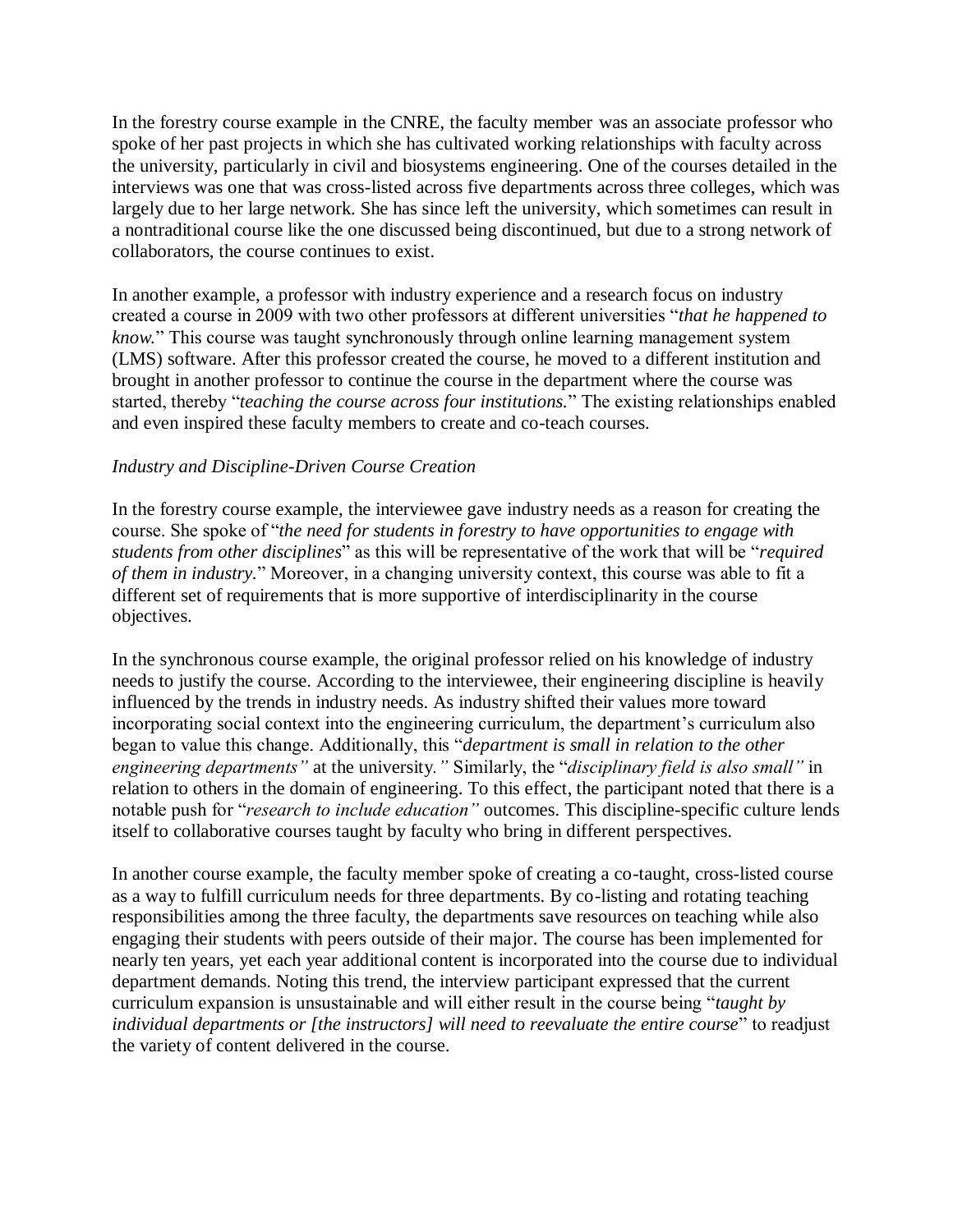Additionally, one of the departments is a part of a cross-institutional degree program in that their courses must be taught via distance learning technologies. This "*requirement of [one] department is difficult to impose on [the faculty] from other departments"* and was expressed by the interviewee as another potential reason for the course to become individually taught by the departments. In the original course development process, the three departments were strategic in their support of the course due to less resource demand. However, as the departments develop differently based on external and internal influences, the alignment of their needs also change.

#### *Adapting Courses to Institutional Initiatives*

The cross-listed forestry course was also positioned to fit into the recently revised general education curriculum. The faculty member was able to use the institutional expertise of those involved in course approval rather than having to pave a new path. The interviewee noted that the course has yet to be offered to students because it has just recently been passed through institutional measures of course approval. The faculty participant stated that the informal course ideation and subsequent approval was a much longer process that was built on her many faculty relations that developed over her many years of interdisciplinary project collaboration at the university.

Another interviewee spoke of revising an existing course to fit in with university initiatives. In part, the course has been revised to fit into one of the complex problem areas defined by the university. Additionally, it has also included criteria to fit into the new general education infrastructure that is being implemented. The interviewee notes that the reason the instructors requested that the course become a part of one such complex problem area is "*to build more connections between their department with other departments and the university.*" According to figure 1, this department exhibits few connections with other engineering departments. Thus through the top-down institutional influence, this department has used this course to not only offer a multidisciplinary environment for students but to also to bridge their faculty with those outside of the department.

#### *Institutional Supports and Barriers*

In the original teaching model for the synchronous course, the lead faculty member leads lectures and discussions, with occasional input from other co-instructors. The lead faculty for the course rotates every semester. This was to save time but still incorporate different perspectives. Additionally, as technology improved, the barriers to synchronous teaching were reduced.

As the course has evolved, the department has partnered with different institutions. Since 2013, the current three co-instructors have used the synchronous teaching model, in which the instructors take on more equal co-teaching responsibilities. In the current division, the instructors have different disciplinary backgrounds, engineering, social science, and small-scale, practicedriven engineering. These differences "*provide different perspectives"* for the course content, as well as bring in "*students with different disciplinary backgrounds and geographic locations*." The cross-institutional collaboration of the instructor team is also achieved with the students, in which they work on "*cross-institutional teams to complete the course projects*." The interviewee also noted that the recent technological change has alleviated many of the distance learning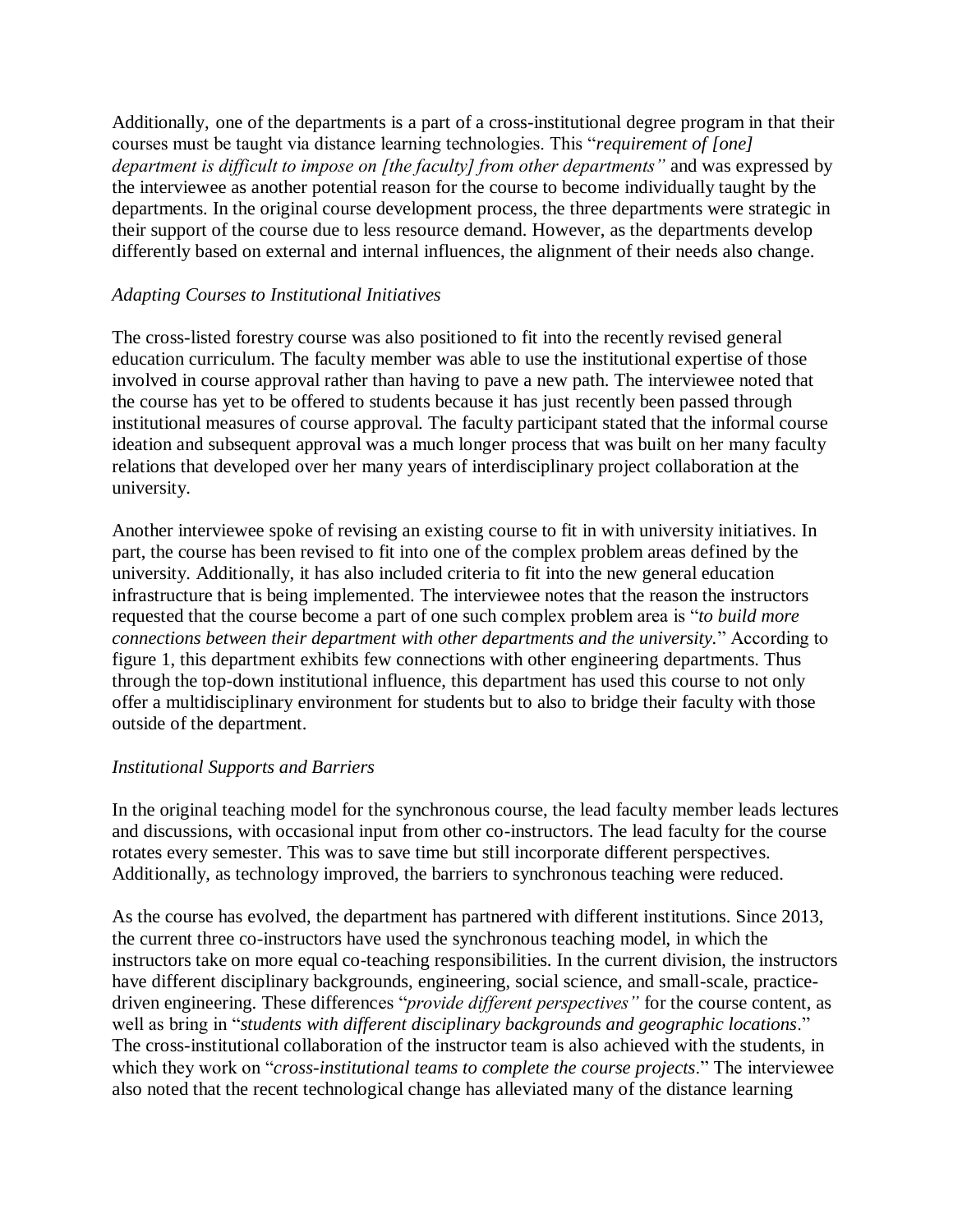issues that occurred in the past and has "*improved their ability to co-teach*". The software acquisition from an institutional perspective was noted as a "*beneficial resource*" in maintaining and improving the synchronous teaching model.

### **Discussion**

This paper presents two related but distinct social networks among the faculty in the college of engineering. The first is outlined by formal university positions and affiliations and the second by cross-listed and co-taught courses. In the following sections, the discussion is organized by each research question.

### *1. What are the formal institutional ties between faculty across departments?*

From the analysis of formal departmental listings in the College of Engineering, it was found that every department was unique. Departments ranged in size, spanning from 12 to 116 affiliated faculty members. The number of faculty affiliated with other departments also varied, from the completely isolated BSE department to the gregarious ME department, which boasted formal departmental connections with six other engineering departments, over half the college. The size and interconnectedness of departments stem from a variety of mechanisms. One possible explanation for the large variations across departments could be the historical context of when and why each department was established. As a land grant university, this Southeast R1 University has maintained a Mechanical Engineering department in some sense since its inception which remains one of its largest departments to date. In the 1940s, engineering departments saw a large increase in federal grant money following Sputnik and World War II, especially to aerospace and electrical engineering departments [30], which are departments that remain the largest and most connected at Southeast R1 University.

### *2. How do the formal institutional ties compare to the development of co-taught courses?*

Faculty may affiliate themselves with multiple departments for a plethora of reasons. They might have research interests that span departmental boundaries. They may be teaching a course with roots in their home discipline. They may also have obligations to both if their salary is financially supported by both departments. However, at R1 research universities, much like Southeast R1 University, for every reason to collaborate and teach across disciplines, there is a barrier that prevents collaboration. University reward structures for reaching tenure often do not include a teaching component, instead focusing on graduate students, grant money and papers published. Faculty are also not incentivized to experiment with teaching strategies, such as coteaching, due to a rigid undergraduate curriculum and stringent ABET requirements. Additionally, the differing requirements of accreditation and coursework across departments serve as an additional barrier to faculty in engaging with multidisciplinary courses.

# *3. How do faculty experience teaching multidisciplinary, co-taught courses?*

One of the insights gathered through the qualitative data collection were the assumptions of what the formal data regarding co-taught courses implied. In some instances, courses listed with multiple instructors included lab instructors who were involved with courses that require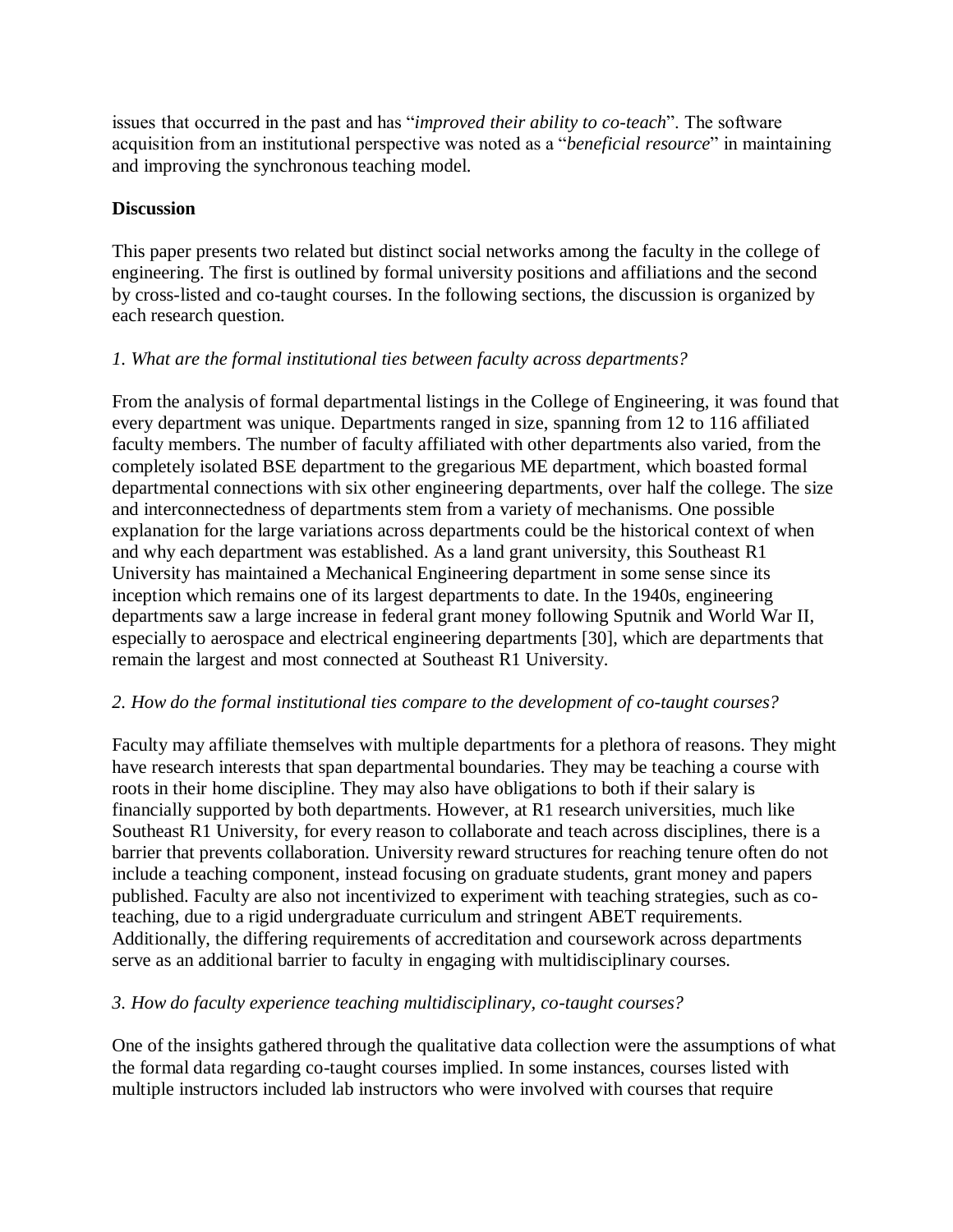laboratory facilities. In others, instructors would rotate teaching the course each semester. In this format, the entire course was taught by one instructor at a time and the instructor team would meet a few times a semester to discuss potential changes for the future offering. Lastly, in the interviews, there were mentions of other co-taught, interdepartmental courses that were listed as separate courses in multiple departments with multiple instructors. These courses were, in fact, co-taught courses in which faculty instructors were able to obtain full teaching credit hours. Even though the formal connections outlined by institutional data imply that the courses listed with multiple instructors are co-taught, the variation among how these courses are implemented is known only as corporate knowledge by faculty involved in the courses. From a student perspective, these informational expectations can be difficult to navigate as it shows how formal communication lines may not be as reliable in choosing courses.

In the qualitative exploration regarding four of the courses outlined by the formal data collection, there was a range of types of multidisciplinary courses. One course was born out of an industry need, created through a network of multidisciplinary faculty with existing rapport and good working relationships. Another had been taught in one department for upwards of ten years and, through a new university initiative, decided to revise the content such that the course could be a way to engage the department with partners across the university. The third course was a multidisciplinary course, co-taught across different departments at different institutions. The final course was one that was created to fulfill a curricular need of three departments in the same college. These differences were not at all visible in the formal data that is publically available.

Since the institutional structures across the college of engineering are largely the same in regards to course development, the variety of types of courses in a sample of four was surprising. In the case of the synchronously taught course, the common issue of dividing teaching credit among the co-teachers became a non-issue. Because these instructors taught across departments at different institutions, their individual institutional structures did not affect one another. They used the university-supplied resource of broadcasting software to have the benefit of bringing in different disciplinary perspectives from co-teachers and students without the indirect punishment of reduced teaching credit load as is the case for many co-teaching examples [7], [12], [13].

In contrast, for the cross-listed, co-taught course that was created to fulfill three departmental curricular needs, the interviewee expressed that their teaching team would rotate teaching responsibilities to ensure that whoever was teaching would receive full departmental teaching credit. In this teaching model, a different faculty member would take lead on the course but have regular meetings with the other two faculty members to discuss the course's progress and develop changes for the subsequent offering. The course was never taught by more than one faculty member at the same time.

When the needs of departments align, a strategic co-teaching model is possible but it is difficult to expect this system to be sustainable without a periodic reevaluation of departmental needs. When a course is designed to fulfill multiple departmental needs, the department-specific changes over time will change in different ways due to differences in internal and external influences. The fourth interview example, in which the course was created to fulfill curriculum needs for three departments illustrates that the strategic justification for co-teaching and crosslisting the course requires a process of ongoing readjustment. As departments change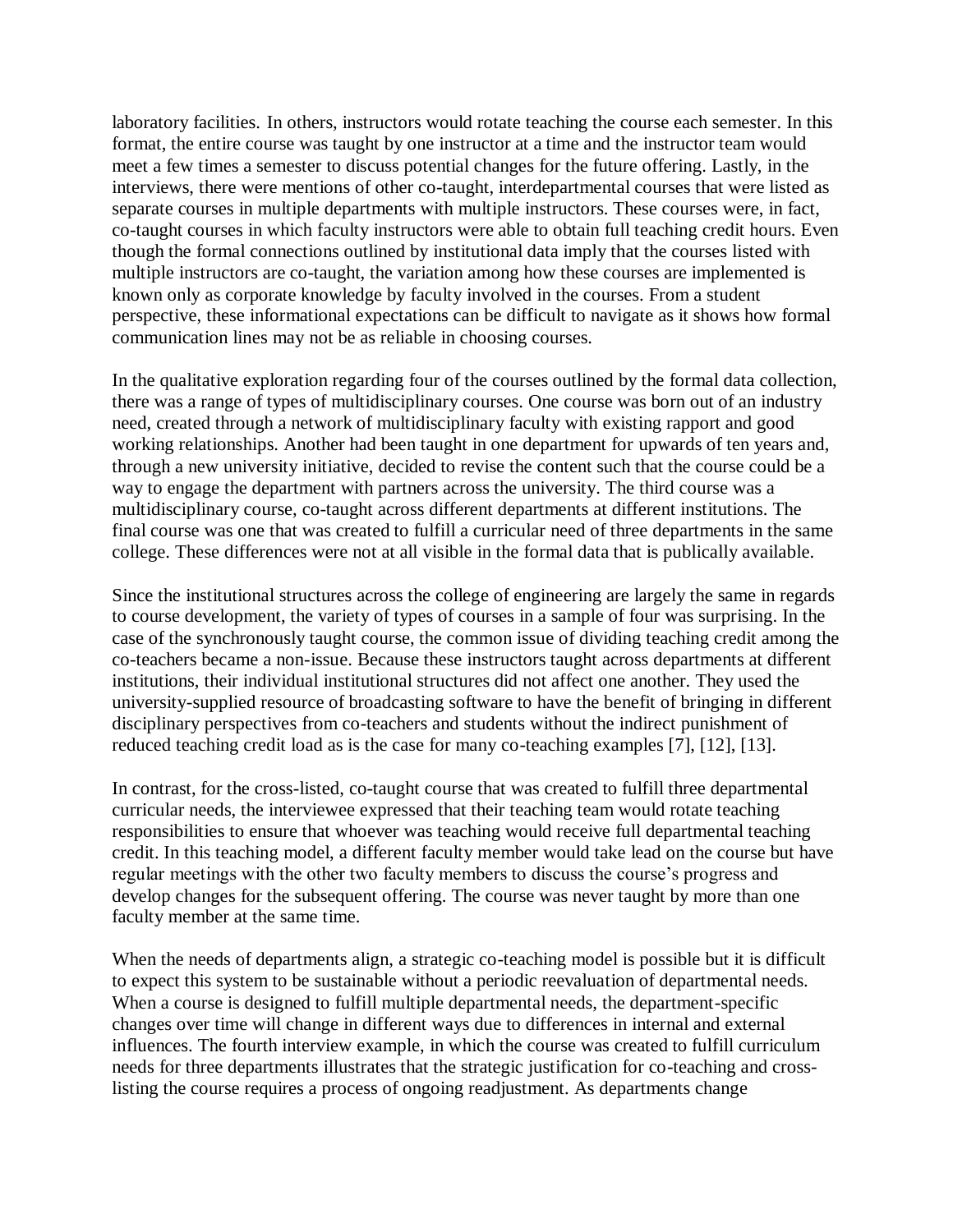individually and have to fulfill different needs, the cost-effectiveness of co-teaching and colisting the course will go down. The interviewee maintains that this would be a disadvantage for the students who also are given one of few opportunities to collaborate across disciplines with the course.

#### **Limitations**

While this paper looks to explore both macro and micro-levels of understanding how multidisciplinary courses form, we acknowledge that our findings are limited to one institution, one database, and a small sample of interview participants. The networks of formal institutional affiliations and listed co-taught courses may not be completed due to how variations in how departments report co-taught courses. Institutional data might depict a course as alternating between two faculty, while in reality, it may be co-taught every semester. Additionally, due to institutional barriers in multidisciplinary course approval, faculty may alternate who the listed instructor is for a given course, even if both take on an active role in teaching. There are many other methods in which faculty engage in interdisciplinary thinking and interactions that have not been discussed here. Faculty committees and co-authored research are two interactions that faculty may have with those outside of their field that may lead to more informal connections.

#### **Conclusion and Future Work**

Overall, this work seeks to shed light on some processes by which multidisciplinary courses are established in the college of engineering. Through the use of formal networks highlighting department affiliation and co-teaching lense, we may identify structural barriers that exist at a macro-level throughout the college. In a qualitative exploration of a sample of the courses, we determine that faculty navigate institutional structures differently to create entirely different courses. In one example, faculty changed existing courses to better fit in with institutional initiatives of interdisciplinarity. In another example, faculty used co-listing and co-teaching strategically to fulfill curricular needs for multiple departments. In the third example, faculty cotaught a course with departments at different institutions, of which the process had fewer institutional barriers to navigate. Finally, a course was created because of an industry need for graduates to have interdisciplinary skills. The amount of variance in the types of courses are a point to continue the research. For future work, we will expand the qualitative inquiry by examining a greater number of co-taught and cross-listed courses. Additionally, we seek to detail elements of the university system related to course development, by examining the institutional structures from a lens other than faculty to further understand systems of change in the multidisciplinary engineering courses.

### **References**

[1] J. A. Jacobs, *In Defense of Disciplines: Interdisciplinarity and Specialization in the Research*. Chicago and London, 2014.

[2] ABET, "Criteria for accrediting engineering programs: Effective for reviews during the 2015-2016 accreditation cycle," *Accreditation Board Engineering Technology - Engineering Accreditation Committee*, 2014.

[3] R. Graham, "The Global State of the Art in Engineering Education," Cambridge, MA, 2018.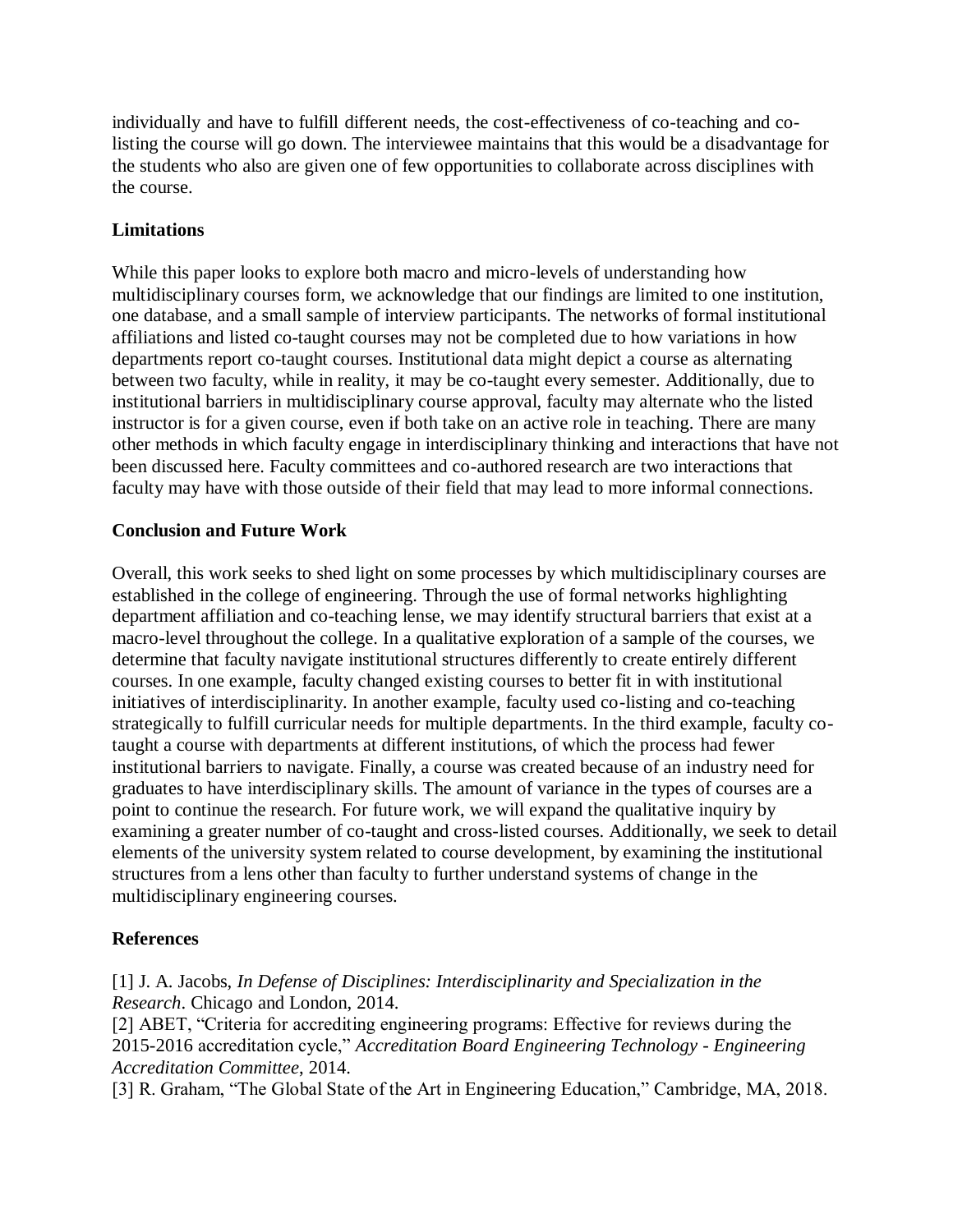[4] D. M. Riley, "Aiding and ABETing: The Bankruptcy of Outcomes-Based Education as a Change Strategy," in *ASEE Annual Conference & Exposition*, 2012.

[5] T. Martin et al., "An Interdisciplinary Design Course for Pervasive Computing," *IEEE Pervasive Computing*, vol. 11, no. 1, pp. 80–83, 2012.

[6] N. W. Sochacka, K. W. Guyotte, and J. Walther, "Learning Together: A Collaborative Autoethnographic Exploration of STEAM (STEM + the Arts) Education," *Journal of Engineering Education*, vol. 105, no. 1, pp. 15–42, Jan. 2016.

[7] L. Vanasupa, L. Schlemer, R. Burton, C. Brogno, G. Hendrix, and N. MacDougall, "Laying the Foundation for Transdisciplinary Faculty Collaborations: Actions for a Sustainable Future," *Sustainability*, vol. 6, no. 5, pp. 2893–2928, 2014.

[8] K. A. Holley, "Interdisciplinary Strategies as Transformative Change in Higher Education," *Innovative Higher Education*, vol. 34, no. 5, pp. 331–344, 2009.

[9] T. Stone, K. Bollard, and J. M. Harbor, "Launching Interdisciplinary Programs as College Signature Areas: An Example," *Innovative Higher Education*, vol. 34, no. 5, pp. 321–329, 2009. [10] L. L. Bucciarelli and D. E. Drew, "Liberal Studies in Engineering – a Design Plan," *Engineering Studies*, vol. 7, no. 2–3, pp. 103–122, 2015.

[11] J. T. Klein, Interdisciplinarity: History, Theory, and Practice. *Wayne State University Press*, 1990.

[12] L. R. Lattuca, Creating Interdisciplinarity: Interdisciplinary Research and Teaching among College and University Faculty. Nashville: *Vanderbilt University Press*, 2001.

[13] D.S. Ozkan, L. D. Mcnair, and D. Bairaktarova, "Exploring Practices of Establishing and Maintaining Creative Learning Environments," *SEFI 46th Annual Conference*, 2018.

[14] D.S. Ozkan, L. D. Mcnair, and D. Bairaktarova, "Avenues toward Interdisciplinarity in the Classroom," *2018 IEEE Frontiers in Education Conference*, 2018.

[15] K. W. Guyotte, N. W. Sochacka, T. Costantino, J. Walther, and N. N. Kellam, "STEAM as Social Practice : Cultivating Creativity in Transdisciplinary Spaces," *Art Education*, pp. 12–19, 2014.

[16] D.S. Ozkan, L. D. Mcnair, and D. Bairaktarova, "Teacher Learner, Learner Teacher: Parallels and Dissonance in an Interdisciplinary Design Education Minor," IEEE Transactions on Education, vol. PP, pp. 1–10, 2019.

[17] S. H. Frost, P. M. Jean, D. Teodorescu, and A. B. Brown, "Research at the Crossroads: How Intellectual Initiatives across Disciplines Evolve," *The Review of Higher Education*, vol. 27, no. 4, pp. 461–479, 2004.

[18] D. D. Gillette, E. Lowham, and M. Haungs, "When the Hurly-Burly's Done, of Battles Lost and Won: How a Hybrid Program of Study Emerged from the Toil and Trouble of Stirring Liberal Arts into an Engineering Cauldron at a Public Polytechnic," *Engineering Studies*, vol. 6, no. 2, pp. 108–129, 2014.

[19] L. D. McNair, C. Newsander, D. Boden, and M. Borrego, "Student and Faculty Interdisciplinary Identities in Self-Managed Teams," *Journal of Engineering Education*, vol. 100, no. 2, pp. 374–396, 2011.

[20] J. G. Donald, *Learning To Think: Disciplinary Perspectives*. The Jossey-Bass Higher and Adult Education Series. ERIC, 2002.

[21] J. S. Stark and L. R. Lattuca, *Shaping the College Curriculum: Academic Plans in Action*, *John Wiley & Sons, 2011.*

[22] C. E. Coburn, L. Choi, and Mata, "'I would go to her because her mind is math' - Network Formation in the Context of a District-Based Math Reform," in *Social Network Theory and*